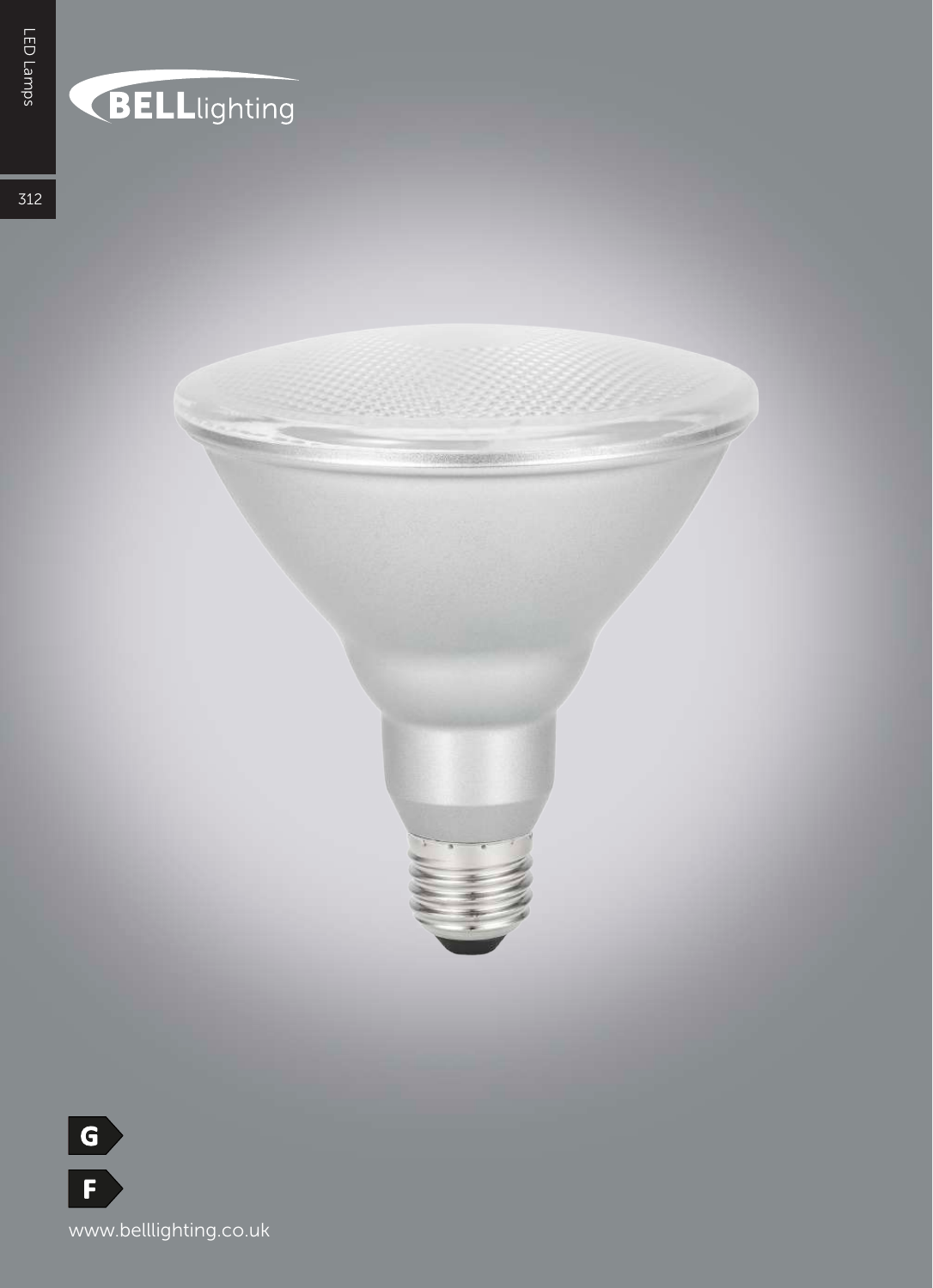# **BELL**lighting

#### LED PAR Lamps

The BELL LED Par Lamps are perfect for all retail and display applications. Available in a variety of sizes & wattages to ensure we have a solution for each individual retail space.

- Specially designed to replace existing Halogen Lamps
- Retro fit for halogen
- Perfect for all retail and display applications
- PAR 16/20/25/30/38
- 30000 hours
- Full dimming on rotary and digital dimming systems
- 2700K Warm White colour temperature



6W LED PAR 16 H 80mm Ø50mm 8W LED PAR 20 H 90mm Ø60mm 8W LED PAR 25 H 101mm Ø80mm 12W LED PAR 30 H 94mm Ø95mm 14W LED PAR 38 H 134mm Ø122 mm



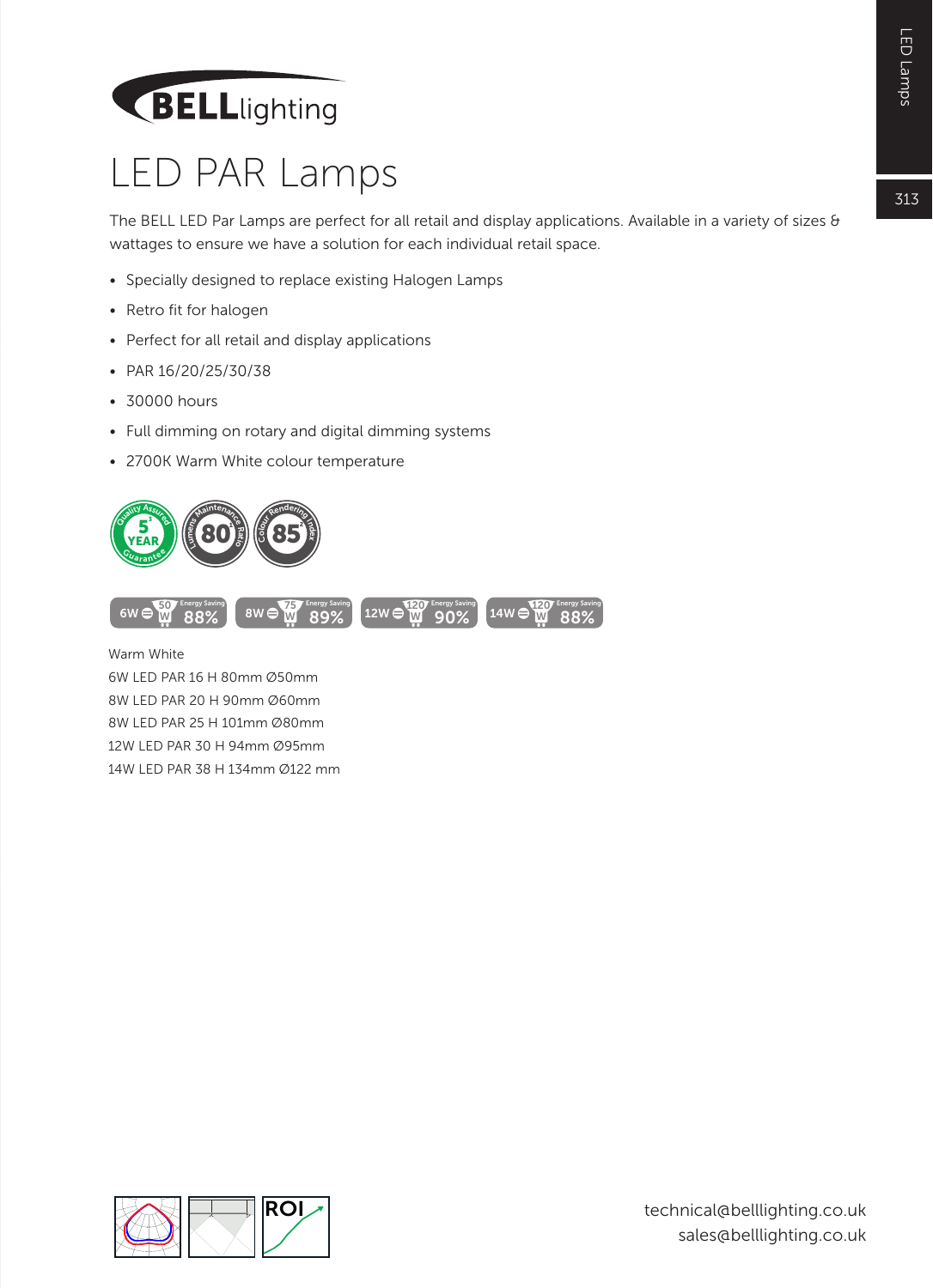# BELLlighting

# LED PAR Lamps

| Code            | Lamp Type                   | <b>CCT</b> | Lm   | Cd   | Dim | V   | Hours |
|-----------------|-----------------------------|------------|------|------|-----|-----|-------|
| <b>Dimmable</b> |                             |            |      |      |     |     |       |
| 05864           | 6W LED PAR16 Dimmable - SES | 2700K      | 400  | 1000 | Dim | 240 | 30000 |
| 05865           | 8W LED PAR20 Dimmable - ES  | 2700K      | 580  | 1350 | Dim | 240 | 30000 |
| 05866           | 8W LED PAR25 Dimmable - ES  | 2700K      | 580  | 1350 | Dim | 240 | 30000 |
| 05867           | 12W LED PAR30 Dimmable - ES | 2700K      | 1000 | 2000 | Dim | 240 | 30000 |
| 05868           | 14W LED PAR38 Dimmable - ES | 2700K      | 1150 | 2200 | Dim | 240 | 30000 |

1 Exceeds EU standard of 70 for Lumens Maintenance Ratio

<sup>2</sup> Exceeds EU standard of RA 80 for Colour Rendering Index<br><sup>3</sup> Subject to terms & conditions (Contact Customer Service)

Call Customer Service or see website for maximum loading and dimmer compatibility.

314